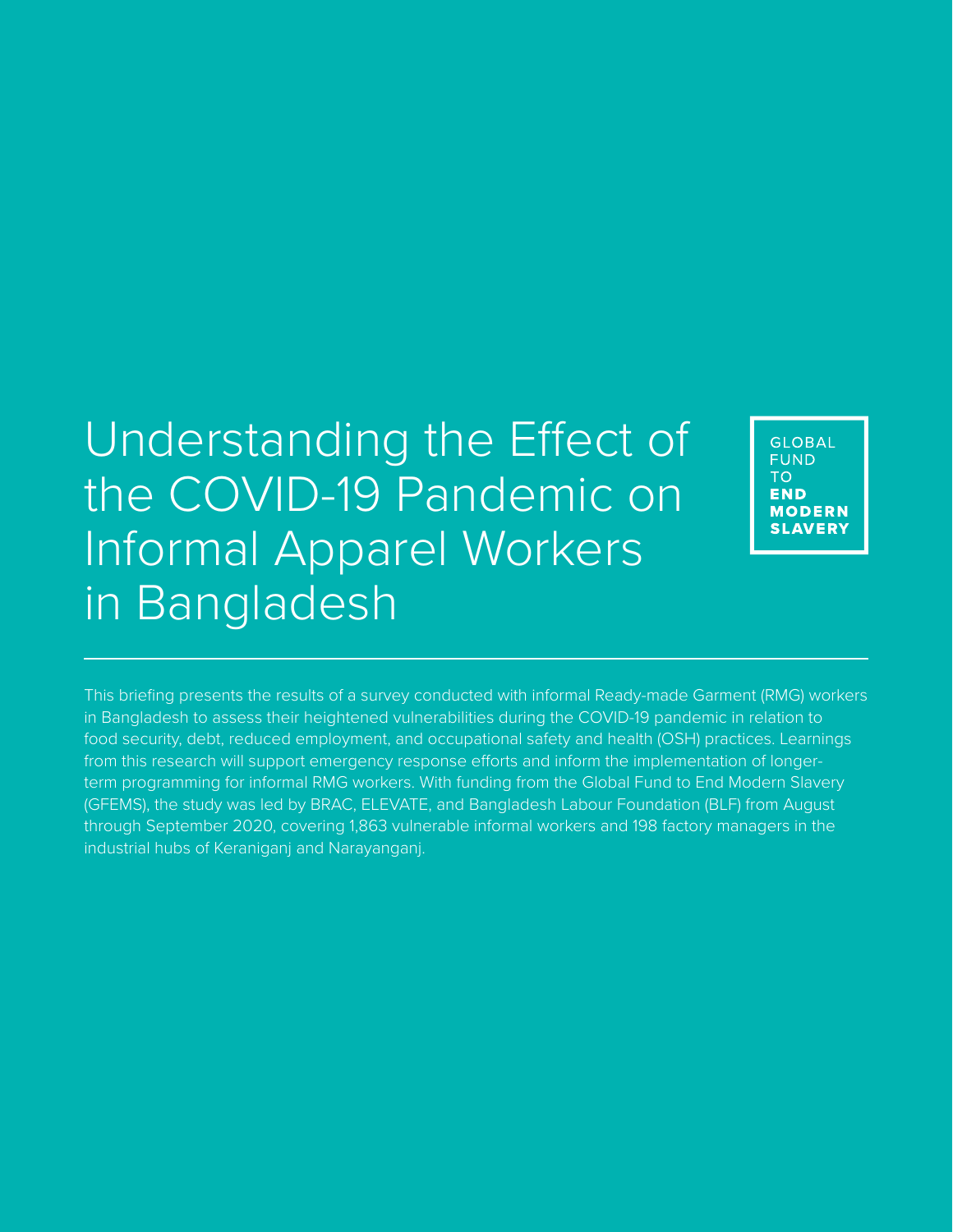## **Background**

The global apparel industry and its 75 million workers were hit hard by the COVID-19 pandemic and accompanying economic downturn. In Bangladesh, the second largest exporter of garments in the world, at least \$3B of orders wer[e cancelled a](https://ler.la.psu.edu/gwr/news-items/Abandoned_CGWRWRCApril12020.pdf)nd at least 1[M workers were laid off o](https://www.forbes.com/sites/rebeccasuhrawardi/2020/03/30/collapse-of-bangladeshs-garment-industry-leaves-its-workers-more-vulnerable-than-ever-during--coronavirus/?sh=5edefb9bf27e)r furloughed. The country's Ready-made Garments (RMG) sector, which produces for both domestic and export markets, is supplied by subcontracting orders from informal RMG factories. These factories operat[e without formal oversight](https://issuu.com/nyusterncenterforbusinessandhumanri/docs/nyu_bangladesh_ranaplaza_final_rele) from government or brands and were hit particularly hard by the pandemic. The Fund's current geographic focus is in Keraniganj and Narayanganj, two major apparel production hubs with a high density of informal factories and highly vulnerable workers.

As the scale of heightened vulnerability in these communities became clearer, GFEMS began work with its existing portfolio partners – BRAC, ELEVATE, and Bangladesh Labour Foundation (BLF) – to deliver a suite of support services to affected informal workers and factories. With support from the UK government, BRAC is distributing cash support to 1,500 vulnerable informal worker households, and 110 factories and 1,500 households will receive hygiene kits, thermometers, and Personal Protective Equipment (PPE). Support will be coupled with awareness training to ensure appropriate utilization of supplies and to promote COVID-19 prevention measures.

Before delivery of these services began, BRAC, BLF, and ELEVATE conducted surveys from mid-August through September 2020 to target vulnerable households of informal RMG workers and operational informal factories. The information gathered provides a snapshot of the increased vulnerabilities they face during the pandemic.

### Research Design

ELEVATE, in consultation with local partners BLF and Phulki, developed a survey to capture heightened worker vulnerabilities and identify recipients for the emergency support services. BRAC and ELEVATE leveraged mobile survey technologies, [TaroWorks a](https://taroworks.org/)n[d Laborlink, r](https://www.elevatelimited.com/insights/white-papers/laborlink-detects-risk-of-forced-labor/)espectively, to complete field-based data collection. In Narayanganj, BRAC used an existing database to identify vulnerable clusters where informal RMG workers reside and work. BRAC's community workers conducted door to door household surveys in the target clusters with informal RMG factory workers and informal factory managers. In Keraniganj, ELEVATE partnered with BLF to collect data from workers and factory managers. BLF field staff leveraged decades of hyper-local experience in production clusters to deploy the survey to workers using two methods: tablet-based responses and interactive voice response through respondents' mobile phones. BLF staff helped workers call a toll-free number, listen to multiple-choice survey questions, and answer using their mobile. BLF also relied on an existing database of workers in informal RMG factories in Keraniganj during this process to target vulnerable workers and factory managers. Surveys were conducted in each area until sufficient data had been collected to provide emergency support based on pre-determined vulnerability criteria.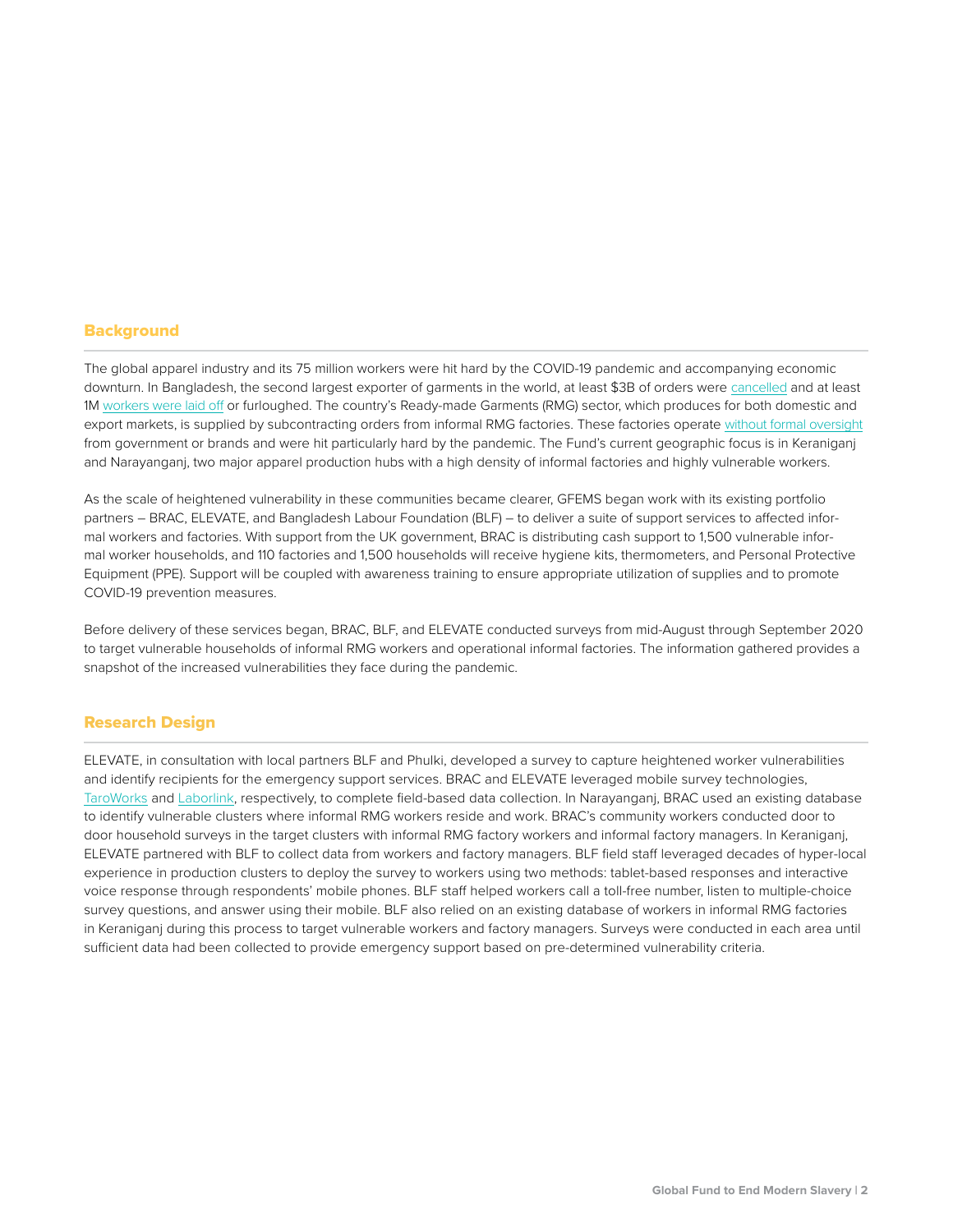# Key Results

The findings here represent all data collected from informal worker households and factory managers. In total, 1,031 informal worker households and 77 factory managers in Narayanganj and 832 informal worker households and 121 factory managers in Keraniganj were interviewed. All told, these findings paint a picture of exceptional vulnerability in both the communities.

| <b>Selected</b><br><b>Demographics</b> | Gender:<br>Female | Age:<br>Under 14 | Age:<br>$14-17$ | Urban/<br>Peri-urban | Household<br>size: 4-5 | Household<br>size: $6+$ | <b>Pregnant/lactating</b><br>woman in household | <b>Disability/chronic illness</b><br>in household |
|----------------------------------------|-------------------|------------------|-----------------|----------------------|------------------------|-------------------------|-------------------------------------------------|---------------------------------------------------|
| Keraniganj<br>(832)                    | 172               | 92               | 212             | 597                  | 323                    | 457                     | 215                                             | 546                                               |
|                                        | 20.7%             | 11.1%            | 25.5%           | 71.8%                | 38.8%                  | 54.9%                   | 25.8%                                           | 65.6%                                             |
| Narayanganj<br>(1,031)                 | 249               | 101              | 258             | 1,031                | 559                    | 158                     | 128                                             | 194                                               |
|                                        | 24.2%             | 9.8%             | 25.0%           | 100%                 | 54.2%                  | 15.3%                   | 12.4%                                           | 18.8%                                             |
| <b>Total</b><br>(1, 863)               | 421               | 193              | 470             | 1,628                | 882                    | 615                     | 343                                             | 740                                               |
|                                        | 22.6%             | 10.4%            | 25.2%           | 87.4%                | 47.3%                  | 33.0%                   | 18.4%                                           | 39.7%                                             |

#### Table 1: Selected demographics of informal workers and their households in Keraniganj and Narayanganj

### KEY VULNERABILITIES



Numerous vulnerability factors appear in both communities, as illustrated in Table 1. Roughly one in ten workers surveyed was under the age of 14 (meeting the Government of Banglades[h's legal definition o](https://mole.portal.gov.bd/sites/default/files/files/mole.portal.gov.bd/policies/7e663ccb_2413_4768_ba8d_ee99091661a4/National%20Child%20Labour%20Elimination%20Policy%202010%20%28English%29%2010.pdf)f a child laborer), with an additional quarter between 14 and 17. Findings suggest that these factories are overwhelmingly managed by and employ men. Over 95 percent of the 198 factory managers interviewed across both regions were male and four in five workers were male. The majority of factories are small scale. In Keraniganj, most factories (85 percent) employ 10 to 20 workers per factory. Narayanganj had more variability in factory size, with a higher frequency of even smaller factories: 56 percent of factories employ less than 10 workers and 38 percent employ 10 to 20 workers.

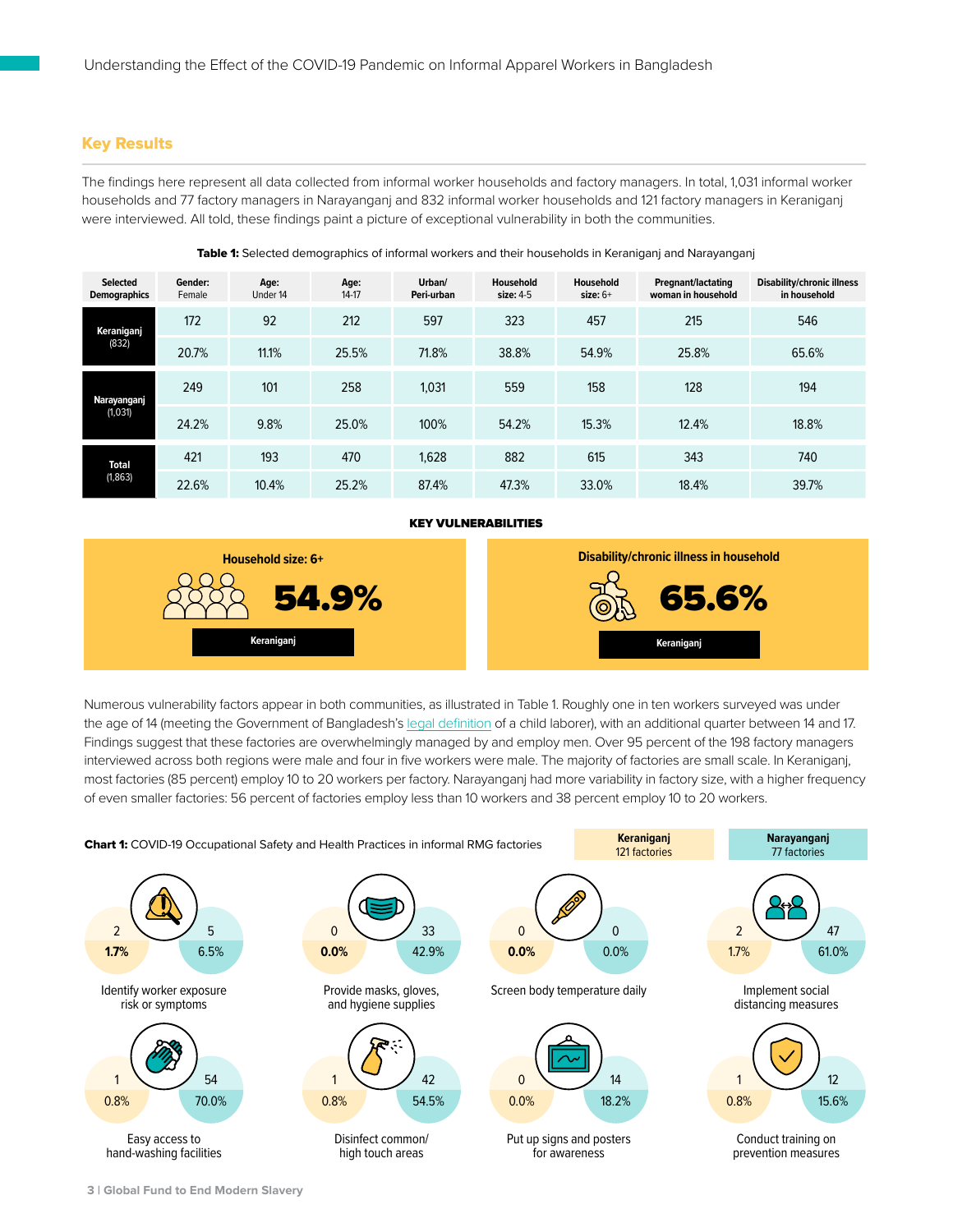Factory managers reported low engagement with Occupational Safety and Health (OSH) Practices related to the pandemic (see Chart 2). In Narayanganj – a larger industrial area where formal (regulated) and informal factories operate in close proximity – a slight majority of factories provided prevention measures like hand-washing stations (70%), disinfectant (54.5%), and PPE (42.9%). However, almost no factories in Keraniganj – a smaller zone, where almost all factories are informal - provided any type of OSH practice[s, as defined by the International Labour Organization. T](https://www.ilo.org/global/standards/WCMS_739937/lang--en/index.htm)hese findings again suggest that workers in Keraniganj do not benefit from basic safety and health protections, making them especially vulnerable.

Higher rates of reporting on COVID-19 symptoms in Narayanganj, as noted in Table 2, may be reflective of bot[h an outbreak](https://www.who.int/bangladesh/emergencies/coronavirus-disease-(covid-19)-update/coronavirus-disease-(covid-2019)-bangladesh-situation-reports)  [in the area du](https://www.who.int/bangladesh/emergencies/coronavirus-disease-(covid-19)-update/coronavirus-disease-(covid-2019)-bangladesh-situation-reports)ring the summer months as well as a greater investment in both basic health awareness and OSH practices as compared to Keraniganj.

| <b>Pandemic</b><br><b>Conditions</b> | Experienced<br>COVID-19<br>symptoms in<br>past two weeks | Household currently<br>receiving support<br>from Government/<br><b>NGOs</b> | Household<br>currently<br>receiving support<br>from factories | Current income<br>adequate for<br>basic household<br>needs | Less than<br>one week of<br>food supplies<br>available | Owed payment<br>from employer | Taken on debt/ trouble<br>repaying current debt in<br>past month | Experienced reduced<br>employment in past<br>month |
|--------------------------------------|----------------------------------------------------------|-----------------------------------------------------------------------------|---------------------------------------------------------------|------------------------------------------------------------|--------------------------------------------------------|-------------------------------|------------------------------------------------------------------|----------------------------------------------------|
| Keraniganj<br>(832)                  | 59                                                       | 27                                                                          | 20                                                            | 30                                                         | 790                                                    | 113                           | 779                                                              | 746                                                |
|                                      | 7.1%                                                     | 3.2%                                                                        | 2.4%                                                          | 3.6%                                                       | 95.0%                                                  | 13.6%                         | 93.6%                                                            | 89.7%                                              |
| Narayanganj<br>(1,031)               | 406                                                      | 696                                                                         | 33                                                            | 53                                                         | 941                                                    | 119                           | 641                                                              | 507                                                |
|                                      | 39.4%                                                    | 67.5%                                                                       | 3.2%                                                          | 5.1%                                                       | 91.3%                                                  | 11.5%                         | 62.2%                                                            | 49.2%                                              |
| <b>Total</b><br>(1, 863)             | 465                                                      | 723                                                                         | 53                                                            | 83                                                         | 1731                                                   | 232                           | 1420                                                             | 1253                                               |
|                                      | 25.0%                                                    | 38.8%                                                                       | 2.8%                                                          | 4.5%                                                       | 92.9%                                                  | 12.5%                         | 76.2%                                                            | 67.3%                                              |

#### Table 2: Conditions of informal workers and their households in Keraniganj and Narayanganj during the COVID-19 pandemic

### KEY VULNERABILITIES



**Less than one week of food supplies available Narayanganj** 790 95% 941 91.3% **Keraniganj**

The findings in Table 2 indicate heightened financial vulnerability among surveyed informal RMG workers. The majority of workers, including nearly all in Keraniganj, reported new or exacerbated debt in the last month; those figures correspond with the majority of respondents who experienced reduced employment in the same time period.

Almost no workers in Keraniganj reported receiving support from the Government of Bangladesh, NGOs, or their employers. Narayanganj, comparatively, has a more active NGO presence and, as a COVID-19 "Red Zone," received more government support. These two factors explain why a higher percentage (67.5%) of workers reported receiving Government or NGO support. This support was often insufficient, however. Nearly all worker households were food insecure, with less than one week of food supplies available (see Table 2).